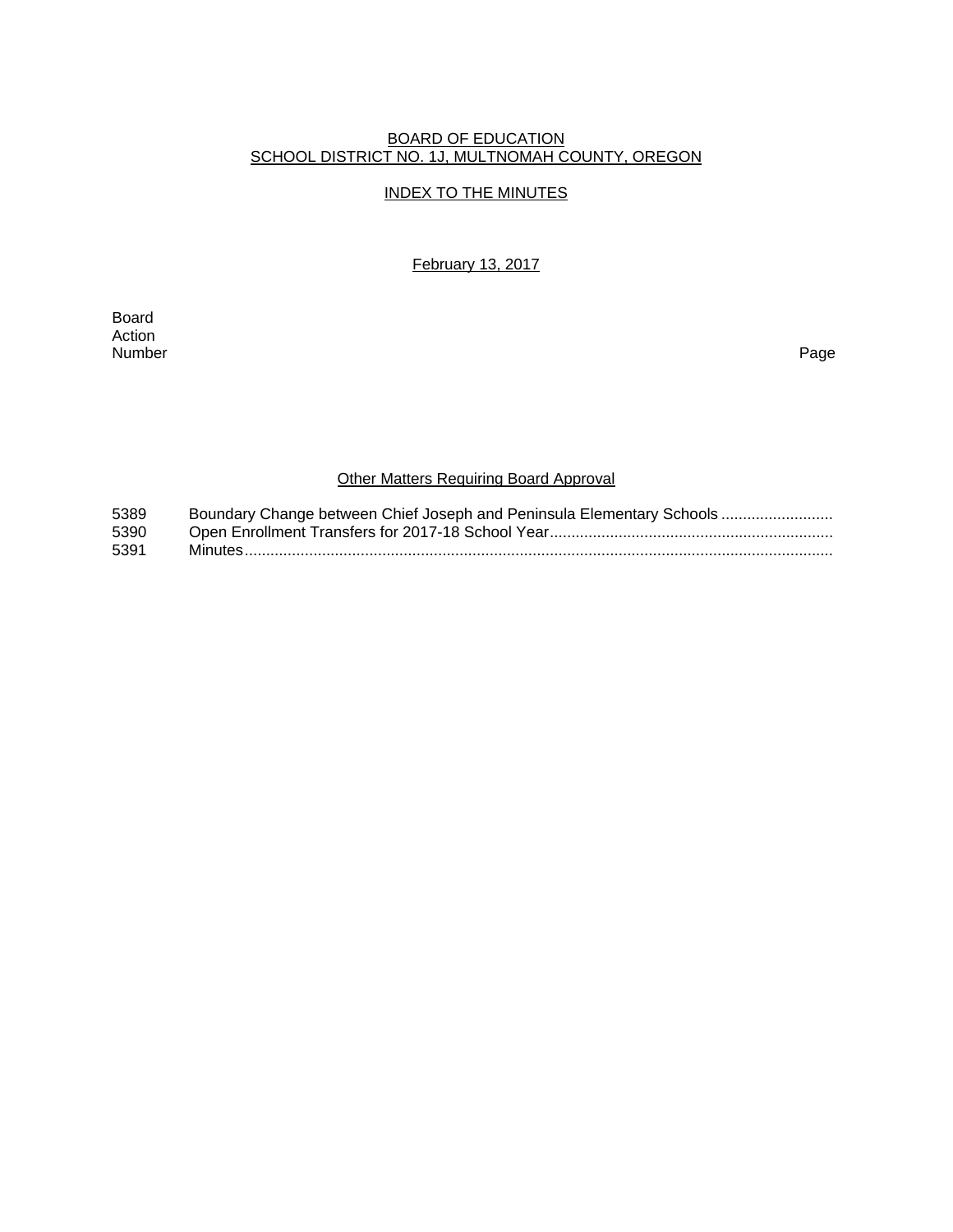#### Other Matters Requiring Board Approval

The Interim Superintendent RECOMMENDED adoption of the following items:

#### Numbers 5389 through 5391

During the Committee of the Whole, Director Knowles moved and Director Kohnstamm seconded the motion to adopt Resolution 5389. The motion was put to a voice vote and passed unanimously (7-yes, 0 no), with Student Representative Bradley abstaining.

Director Anthony moved and Director Kohnstamm seconded the motion to adopt Resolutions 5390 and 5391. The motion was put to a voice vote and passed unanimously (7-yes, 0-no), with Student Representative Bradley voting yes, unofficial.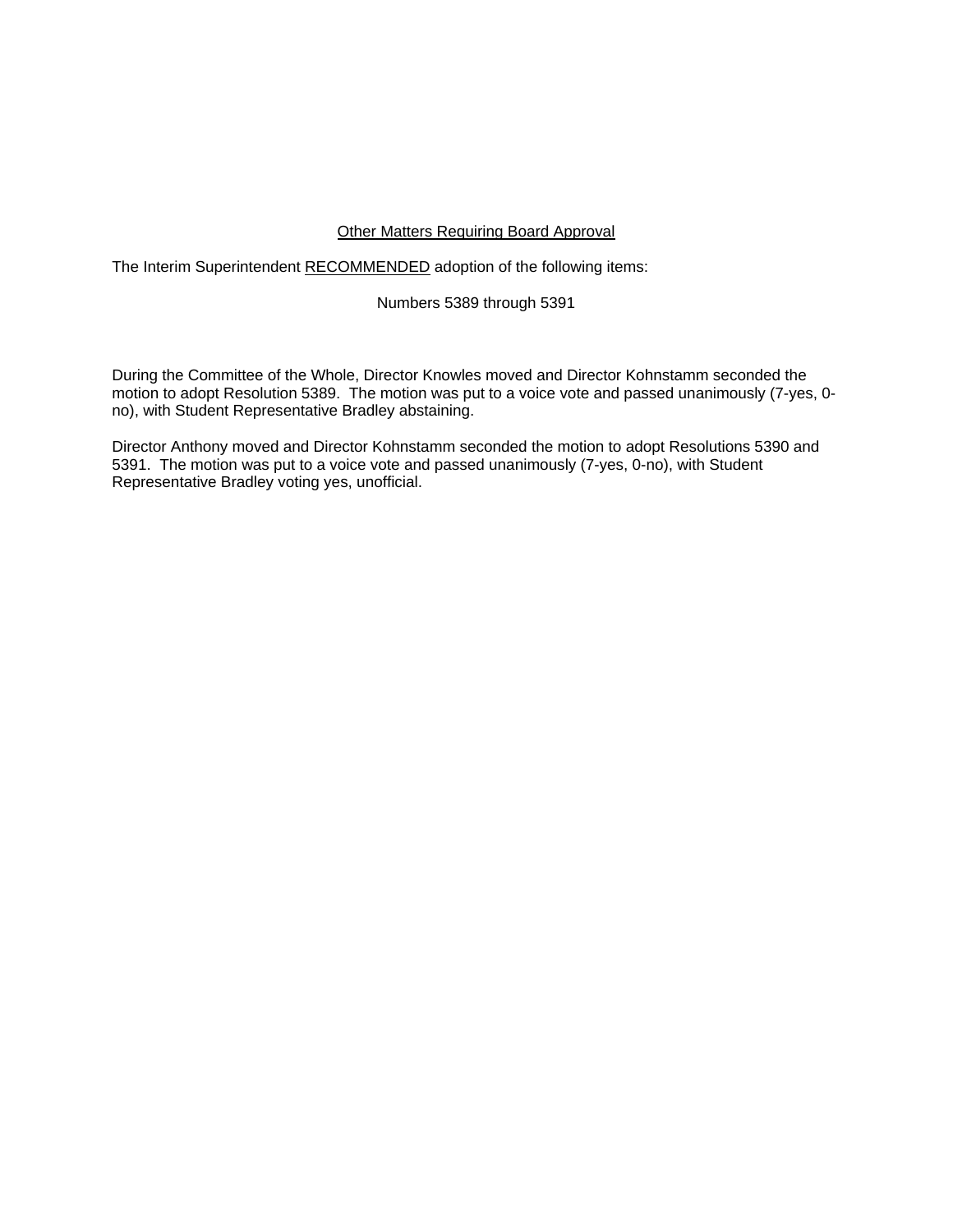#### **RESOLUTION No. 5389**

#### Boundary Change between Chief Joseph and Peninsula Elementary Schools

## **RECITALS**

- 1. On April 5, 2016 the Board of Directors for Portland Public Schools voted to approve Resolution 5246, initiating the opening of Ockley Green Middle School for the 2016-17 school year. The resolution acknowledged that " Whereas other middle school conversions will have at least one planning year to prepare for the transition, Ockley Green will open more rapidly", and directed the following:
	- a. For the 2016-17 school year,  $5<sup>th</sup>$  grade from the current Chief Joseph/Ockley Green boundary will also be located at the Ockley Green Middle School.
	- b. The Superintendent to recommend a plan to realign Ockley Green's feeder schools by December 2016.
- 2. The Districtwide Boundary Review Advisory Committee (DBRAC) was charged in October 2016 with developing recommendations to address boundaries and program locations for Ockley Green MS and feeder schools: Beach, Chief Joseph, Peninsula and Woodlawn.
- 3. DBRAC considered several plans to ensure Chief Joseph  $5<sup>th</sup>$  grade students were not located at Ockley Green MS in 2017-18, and to balance enrollment between the feeder schools. They held eight meetings at the schools to hear community feedback on the options, and received input through e-mail and from community partners.
- 4. On January 13, 2017 the committee offered two options to Interim Superintendent McKean that directly impact Chief Joseph and Peninsula elementary schools, but decided to defer some issues to the next cycle when they will be considering initiation of other middle schools on the eastside of the district.
- 5. After considering DBRAC's suggestions and additional feedback from school principals, department directors and community members, Interim Superintendent McKean recommends a boundary change between Chief Joseph and Peninsula elementary schools. With this change,
	- a. Chief Joseph Elementary School will have enough space to hold  $5<sup>th</sup>$  grade next year, returning the school to a K-5 configuration
	- b. Peninsula Elementary School will begin to grow and be able to sustain programming for its students with less reliance on non-formula district funding.
	- c. Ockley Green Middle School will not house  $5<sup>th</sup>$  grade next year, making more space for students in grades 6-8.
- 6. The area subject to boundary change is the Kenton neighborhood, bordered on the east by Interstate 5, on the south by the centerline of Lombard Avenue, on the west by the centerlines of Brandon and Delaware streets and on the north by the Columbia Slough.
- 7. The boundary change as recommended would follow standard district practice as described in policy 4.10.045-P:
	- a. Beginning at the start of the 2017-18 school year, incoming kindergartners and other new students who live in the boundary change area will be assigned to Peninsula Elementary School.
	- b. Other children who live in the boundary change area have the right to remain in their current school through the highest grade, and have the choice to enroll in Peninsula as well.
	- c. Younger siblings of children who live in the boundary change area and have an older brother or sister enrolled at Chief Joseph Elementary School have a guarantee to attend Chief Joseph.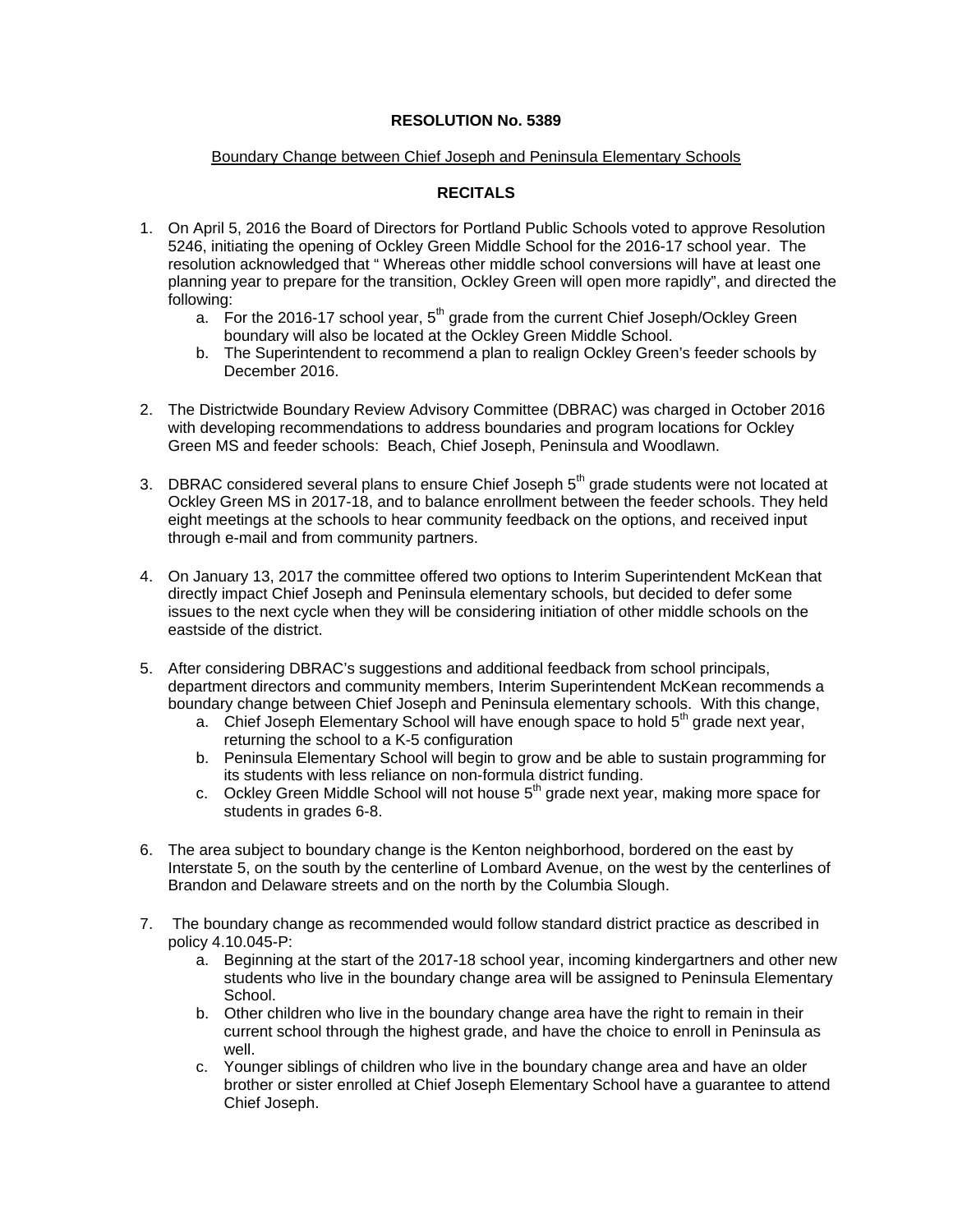- 8. Ockley Green remains the middle school for the boundary change area. High School students who reside in the area have the right to choose between enrollment at Roosevelt High School and Jefferson Middle College for Advanced Studies.
- 9. Interim Superintendent McKean presented this recommendation to the PPS Board of Directors on February 6, 2017. Parents were notified of the recommendation through postcards, fliers, e-mails and phone calls in multiple languages.

#### **RESOLUTION**

- A. The Board of Directors for Portland Public Schools accepts the Interim Superintendent's recommendation for boundary change between Chief Joseph and Peninsula elementary schools, and grade level change for Ockley Green Middle School.
- B. The Board directs the Superintendent to initiate staffing and facility changes, transportation routing and other operational adjustments to support effective implementation of these changes.
- C. The Board acknowledges and appreciates the participation of DBRAC, parents, students, teachers, principals and community members throughout the Ockley Green transition process.

*C. Wilton*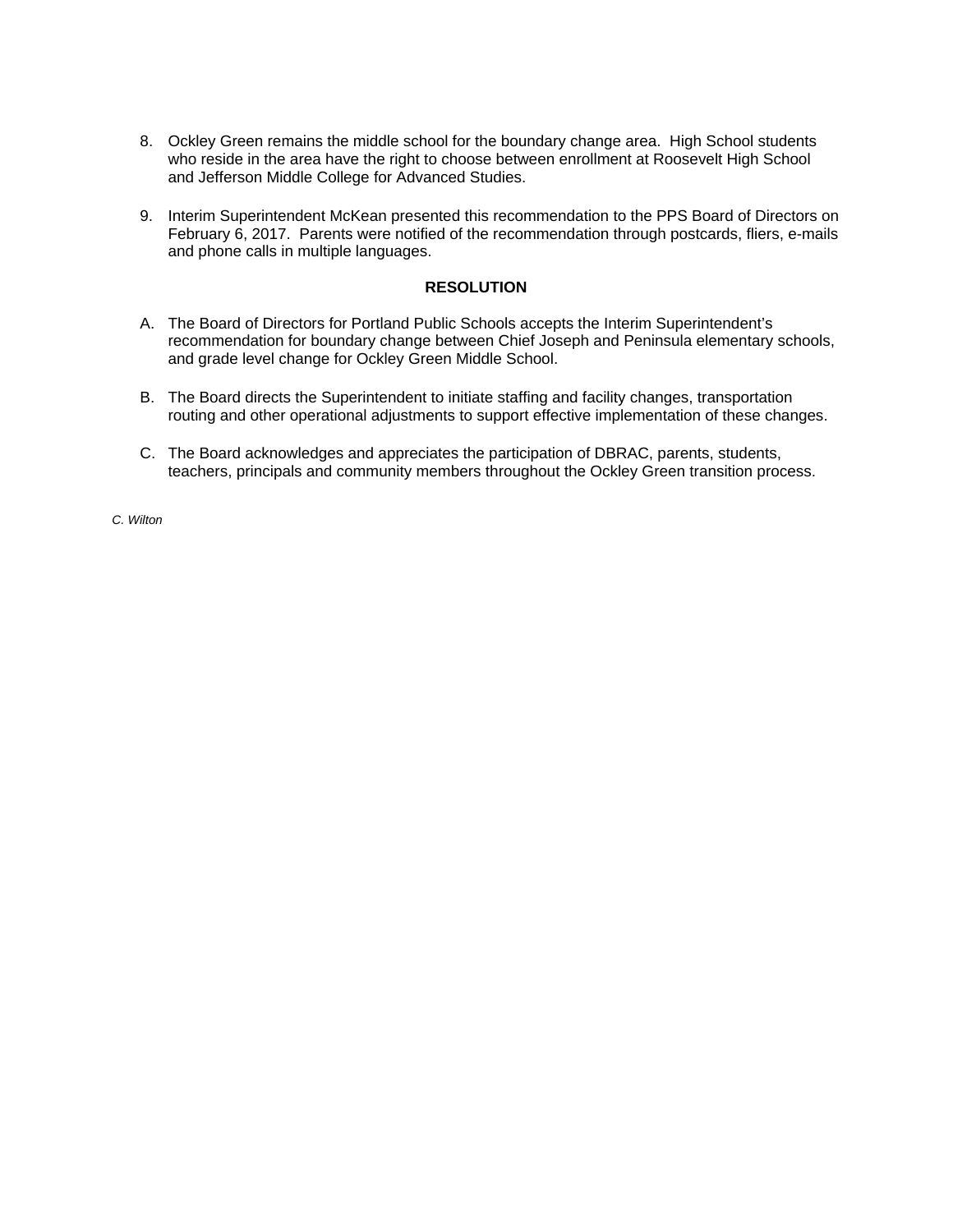#### **RESOLUTION No. 5390**

#### Open Enrollment Transfers for 2017-18 School Year

### **RECITALS**

- A. In June 2011, the Oregon Legislature approved House Bill 3681, which offered a new option for enrolling students from other districts, commonly referred to as "Open Enrollment". The new option allows a district to accept non-resident students without consent of their resident district. It requires:
	- A spring timeframe for announcing space, accepting applicants, running a lottery (if more applicants than space) and providing results,
	- Approval through  $12<sup>th</sup>$  grade, without the need for annual renewal, that cannot be revoked by the non-resident or resident district,
	- Resident applicants must be accepted before non-resident applicants,
	- No weighting, preference or denial can be given based on student demographics, including race, gender and family income level, or special program status, including disability, English language proficiency or athletic ability.
- B. By March 1, 2017, the School Board must determine whether PPS will participate in the "Open Enrollment" option for the 2017-18 school year. If the district chooses to participate, PPS must also announce the spaces available by school on that date.
- C. Approximately 500 PPS resident students have transferred to other districts through open enrollment in the five years since the program was initiated. While participating in "Open Enrollment" has the potential to offset enrollment loss of students approved to other districts, typically PPS has opted-out of "Open Enrollment" to avoid undermining our existing resident transfer system.
- D. Imterim Superintendent McKean recommends that PPS continue to opt out of the "Open Enrollment" program for the 2017-18 school year. Non-resident students interested in enrolling in PPS schools will have the opportunity to apply for transfer through the standard interdistrict process held in Spring 2017.

### **RESOLUTION**

1. The Board of Directors for Portland Public Schools accepts the Superintendent's recommendation to continue to offer a standard interdistrict transfer process and to opt out of "Open Enrollment" for the 2017-18 School Year.

*C. Wilton*